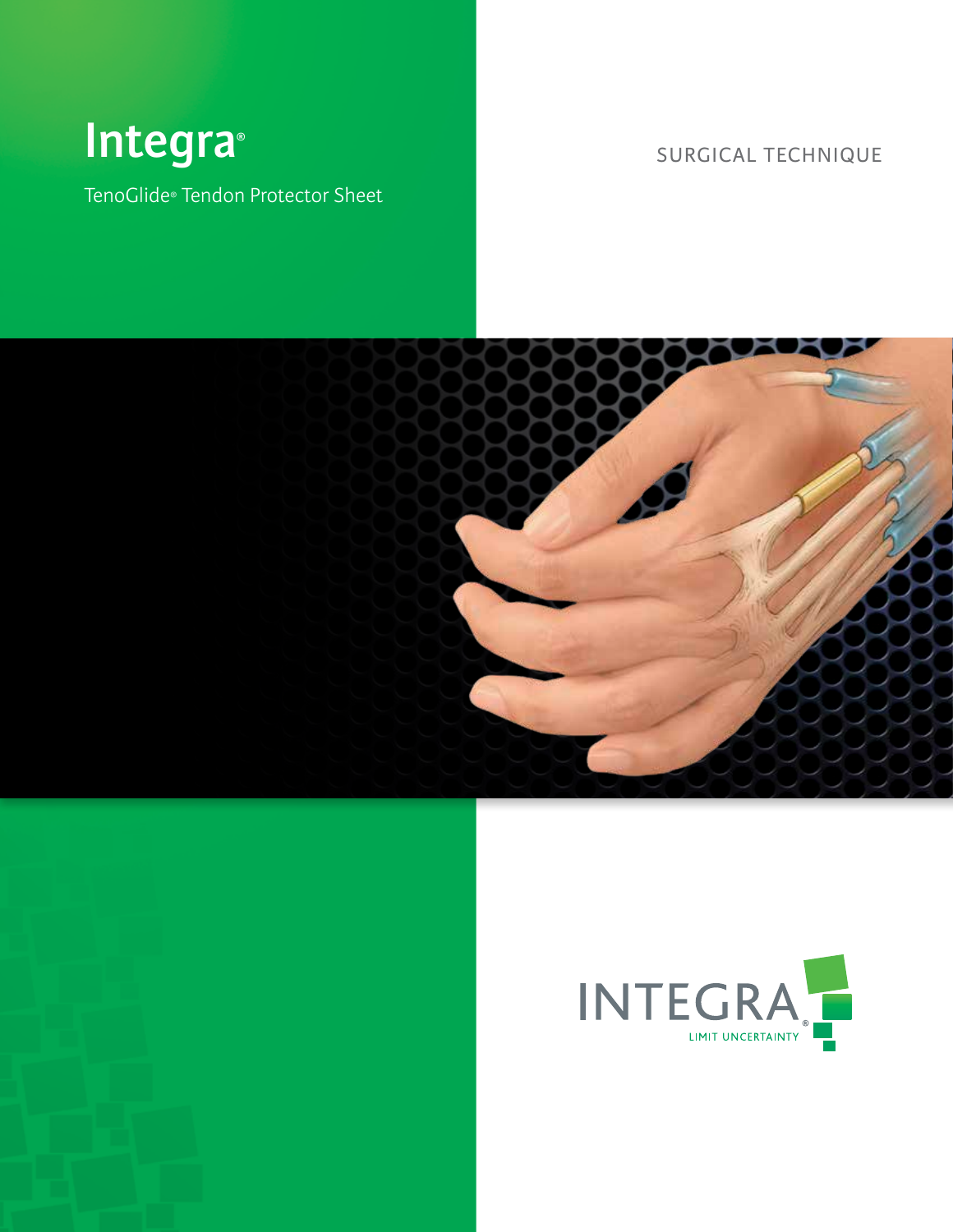# **Table of Contents**

| $Indications2$ |  |
|----------------|--|
|                |  |
|                |  |
|                |  |
|                |  |
|                |  |
|                |  |
|                |  |
|                |  |
|                |  |
|                |  |
|                |  |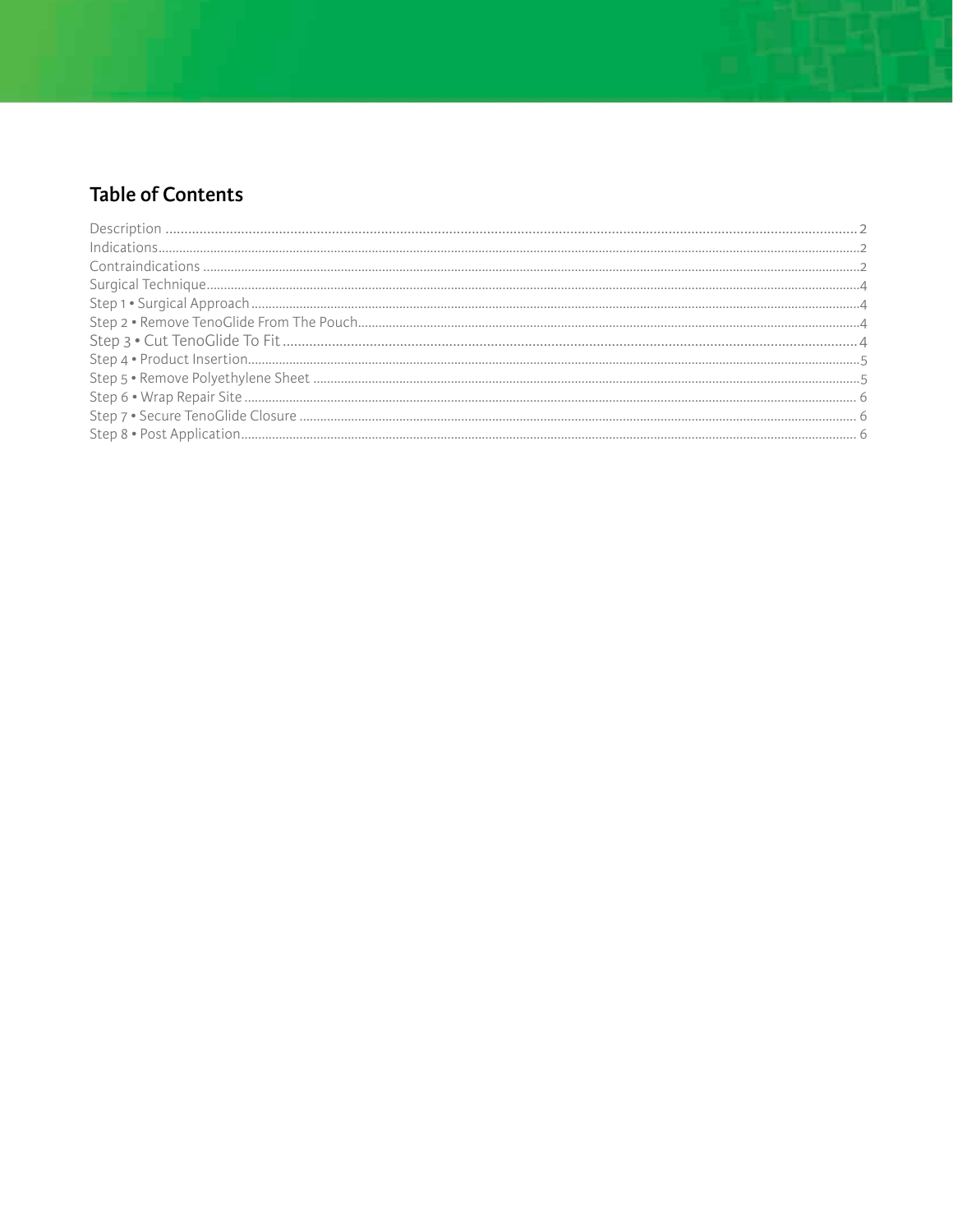#### **Description**

TenoGlide Tendon Protector is an absorbable implant (device) that provides a non-constricting, protective encasement for injured tendons. It is comprised of a porous matrix of cross-linked bovine Type I collagen and glycosaminoglycan (GAG). TenoGlide Tendon Protector is designed to serve as an interface between the tendon and tendon sheath or the surrounding tissues.

#### **Indications**

TenoGlide Tendon Protector is indicated for the management and protection of tendon injuries in which there has been no substantial loss of tendon tissue.

## **Contraindications**

**TenoGlide Tendon Protector Sheet is not designed, sold or intended for use except as described in the indications for use and is contraindicated in the following situations:**

- TenoGlide is not indicated to replace or repair damaged tendon or to reinforce the strength of any tendon repair.
- TenoGlide is contraindicated for patients with known hypersensitivity to bovine collagen or chondroitin materials.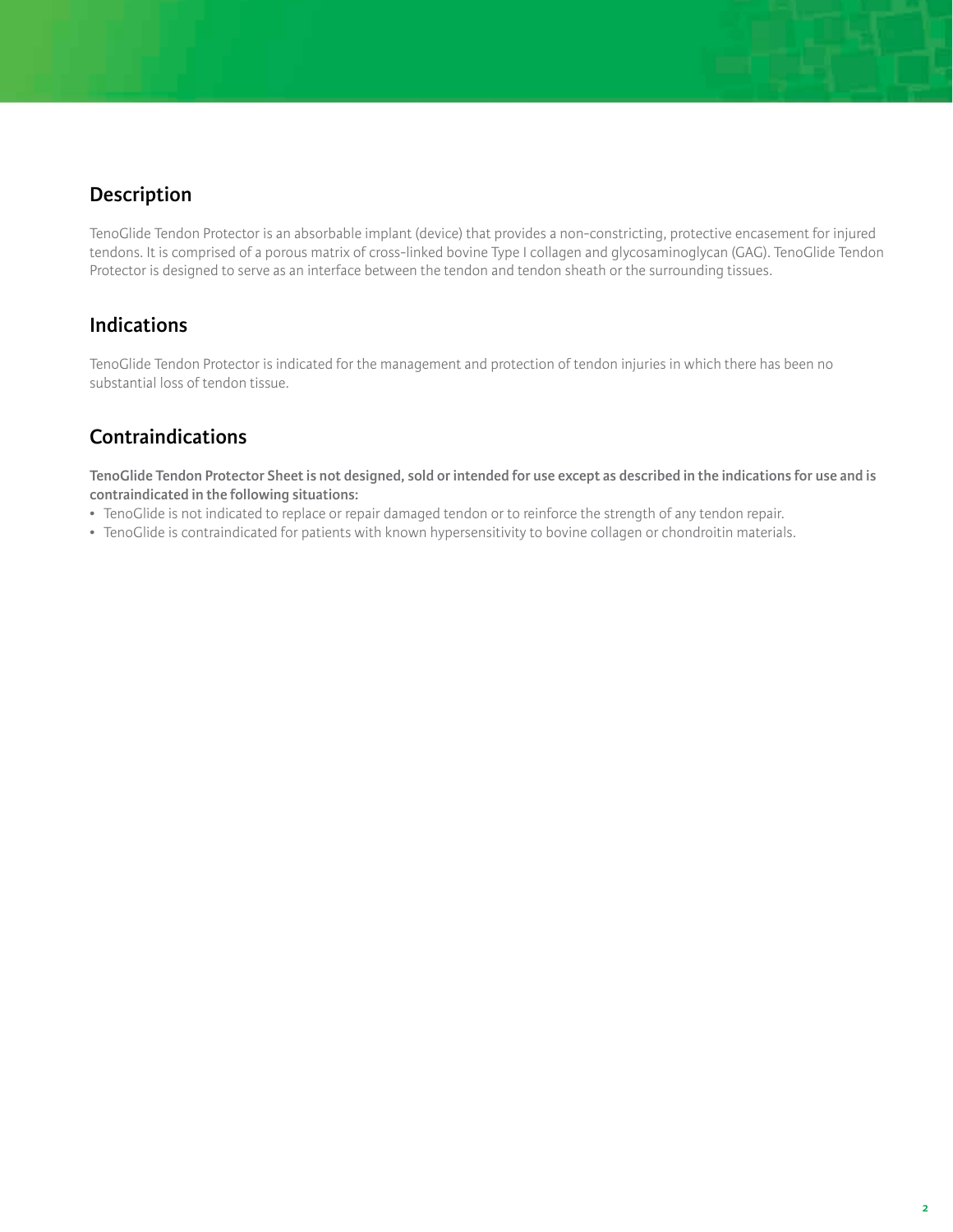### **Engineered to shield and protect tendon injuries during the healing process**

Tendon repair is often associated with excessive scarring in the form of tissue that bridges the tendon sheath and the tendon. The formation of this scar tissue is associated with increased resistance to motion and therefore greater mechanical force required for movement of the tendon.

TenoGlide® tendon protector sheet is an advanced tendon protection device comprised of a porous matrix of highly purified Type I collagen and glycosaminoglycan (GAG). The collagen-GAG resorbable matrix provides a biocompatible interface, which provides a protective environment and gliding surface while the tendon is healing.

#### **TenoGlide Tendon Protector Sheet:**

- Protects completely severed tendons after primary repair
- Protects tendons that are partially injured
- Protects tendons that are damaged by compression from trauma or the surrounding connective tissue

TenoGlide provides a protective biocompatible interface for the protection and management of tendon injuries during the healing process.



**Extensor**

#### **Designed to serve as an interface between the tendon and the surrounding tissue.**

Following tenolysis or primary repair of tendon, determine appropriate size and then trim away excess. The TenoGlide sheet may either be wrapped around the affected region or slid between the tendon and the adjacent tissue.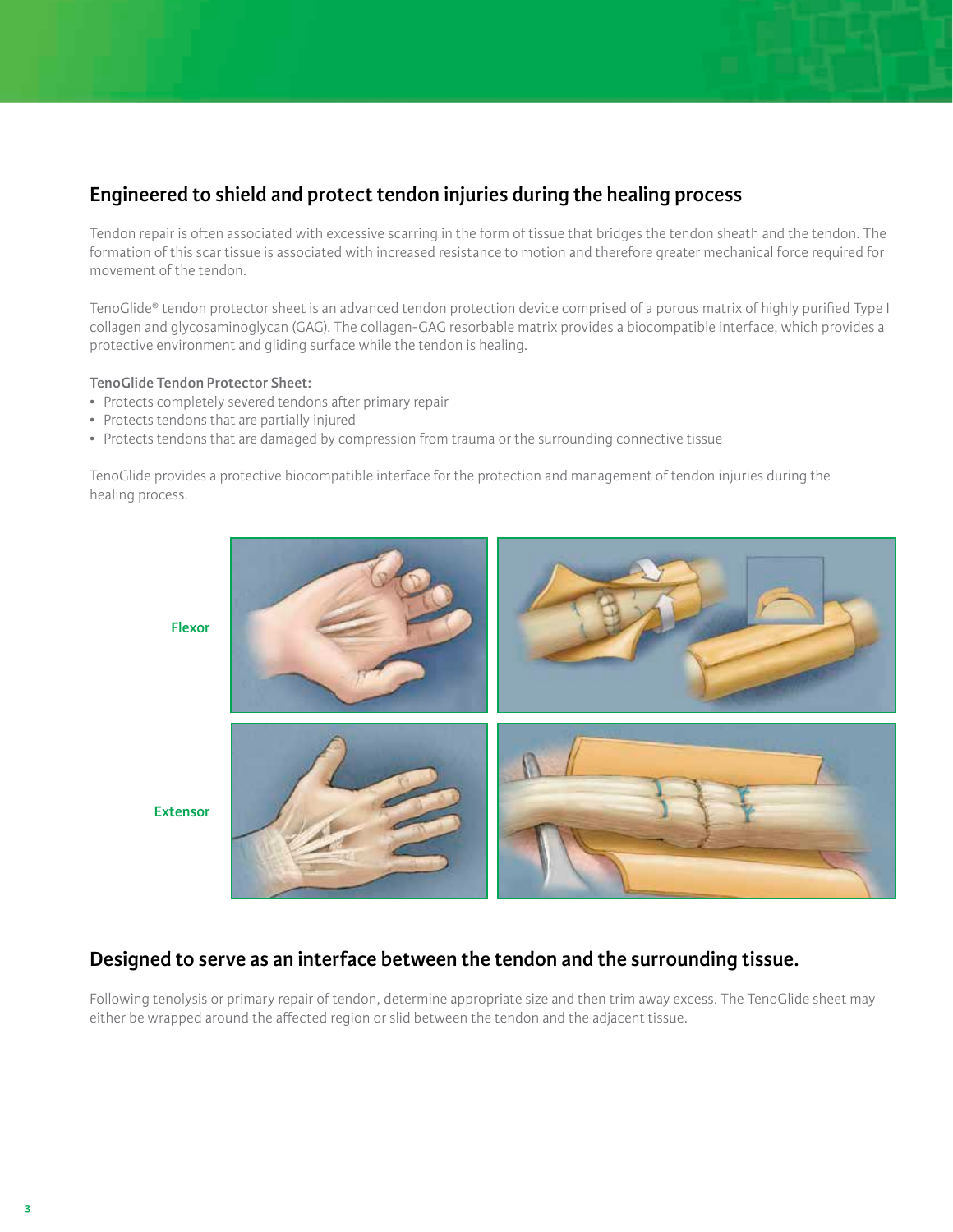#### **Surgical Technique**



**As the manufacturer of this device, Integra does not practice medicine and does not recommend this or any other surgical technique for use on a specific patient. The surgeon who performs any implant procedure is responsible for determining and using the appropriate techniques for implanting the device in each patient.**

#### **Step 1 • Surgical Approach**

Following tenolysis or primary repair of the tendon, determine the appropriate **1-1 1-1** size of the TenoGlide sheet needed.



#### **Step 2 • Remove TenoGlide From The Pouch**

TenoGlide Tendon Protector is supplied sterile, in single use, double **2-1 2-1** peel packages containing phosphate buffer. Inner foil pouch remains sterile when handled with proper sterile technique upon removal from Tyvek pouch. Separate one of the polyethylene sheets slowly carefully peeling back from the corner edge. Handle with care as the product is fragile.



#### **Step 3 • Cut TenoGlide To Fit**

Cut the TenoGlide still on the polyethylene sheet to a size that extends **3-1 3-1**the entire length of the incision or damaged area in the tendon sheath.

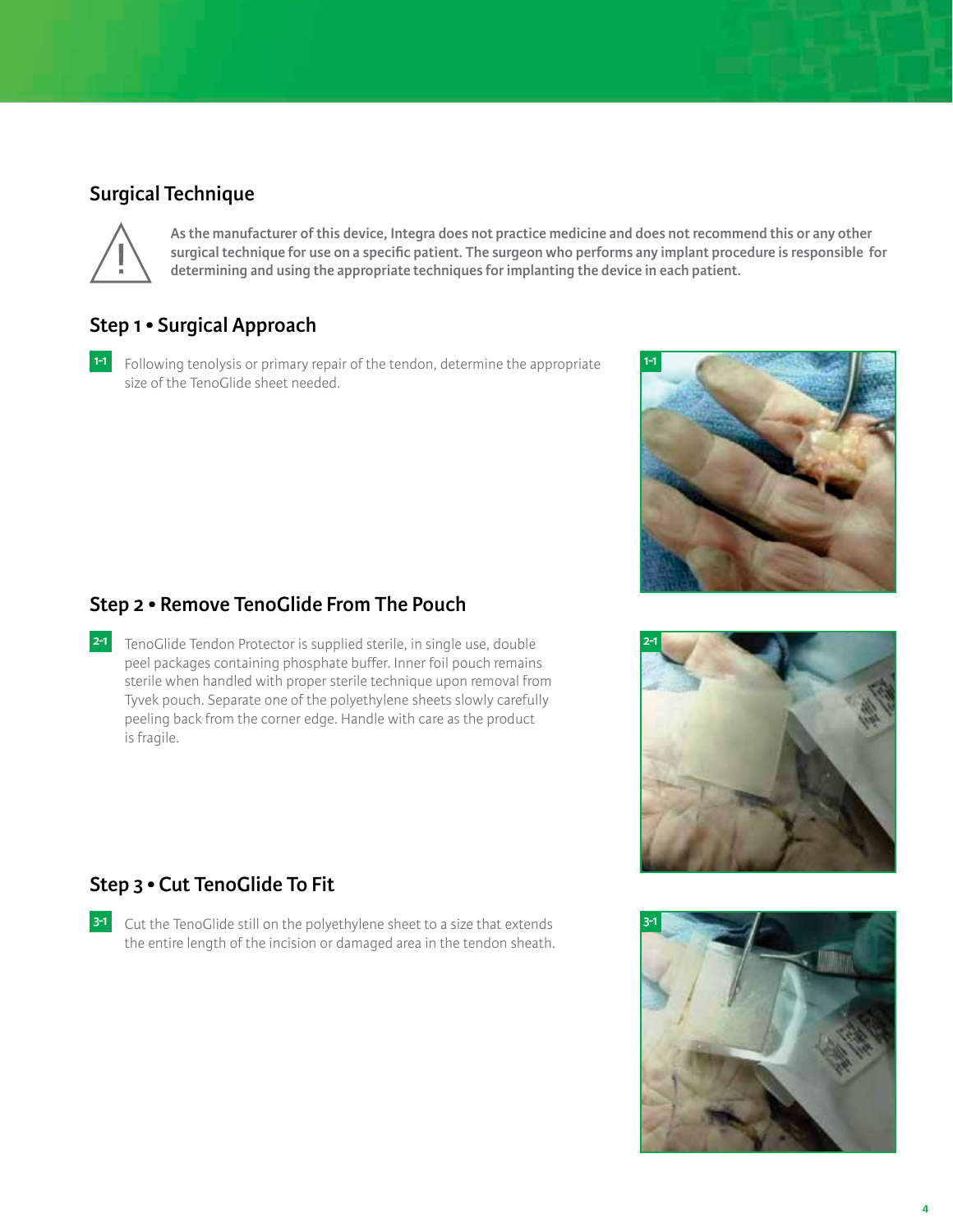# **Step 4 • Product Insertion**

- Use instruments to raise the repaired tendon and pull the TenoGlide, while still **4-1** on the polyethylene sheet, under the repair site.
- 4<sup>2</sup> Pull the TenoGlide under the tendon until you can effectively wrap the TenoGlide around the tendon





## **Step 5 • Remove Polyethylene Sheet**

Use the forceps to remove the polyethylene sheet from the TenoGlide. **5-1 5-1**

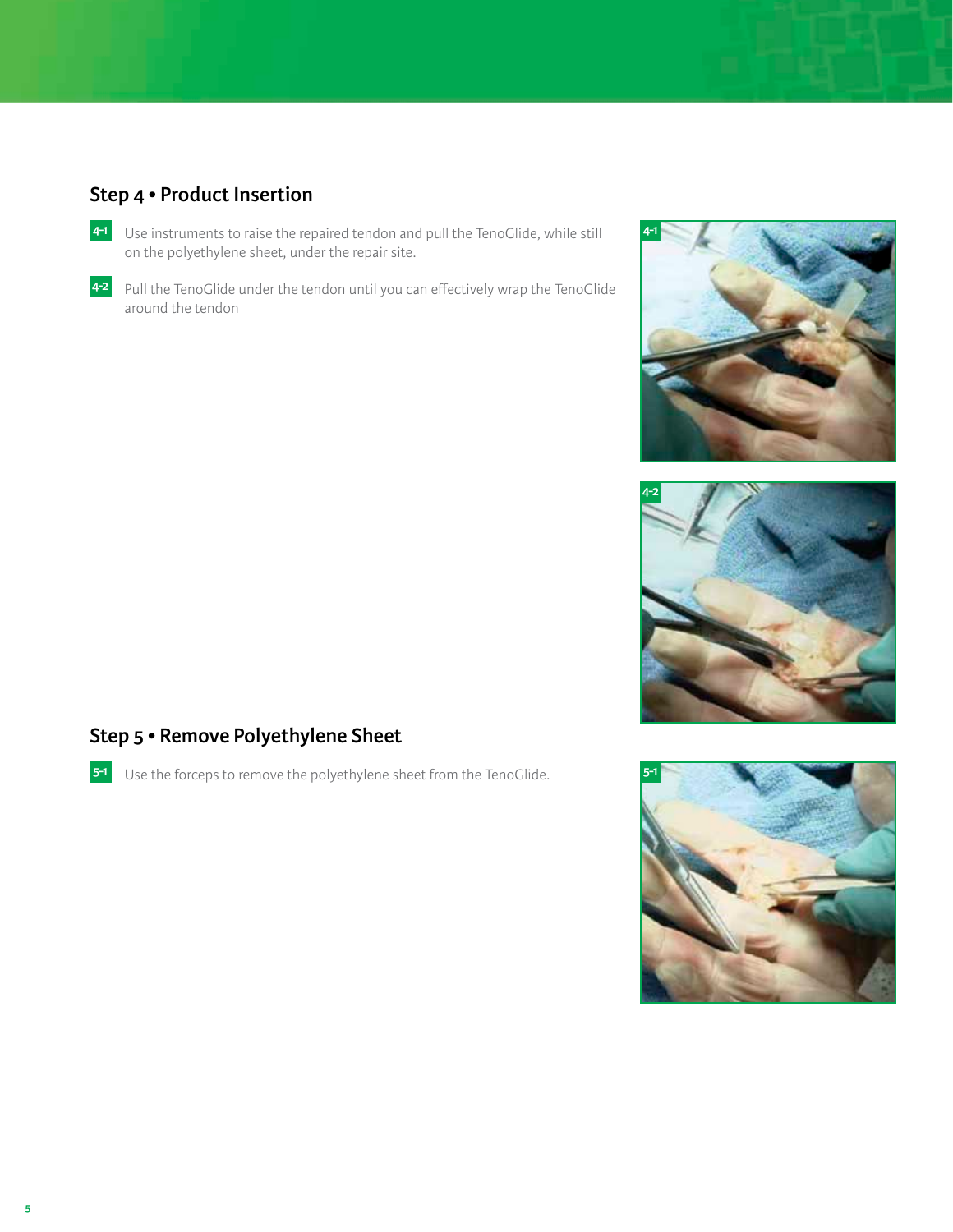#### **Step 6 • Wrap Repair Site**

Fold one side of the TenoGlide over the repair site. **6-1 6-1**



## **Step 7 • Secure TenoGlide Closure**

- Fold the other side of the TenoGlide over the repair site. **7-1**
- 7<sup>-2</sup> TenoGlide may be secured either to the tendon or adjacent tissues with absorbable sutures using a non cutting needle and a low-tension suture technique. You may also use fibrin glue to hold the TenoGlide in place.





#### **Step 8 • Post Application**

Application of TenoGlide does not modify postoperative treatment. The surgeon **8-1** must determine motion and strength requirements according to standard practice based on the extent of the tendon repair.